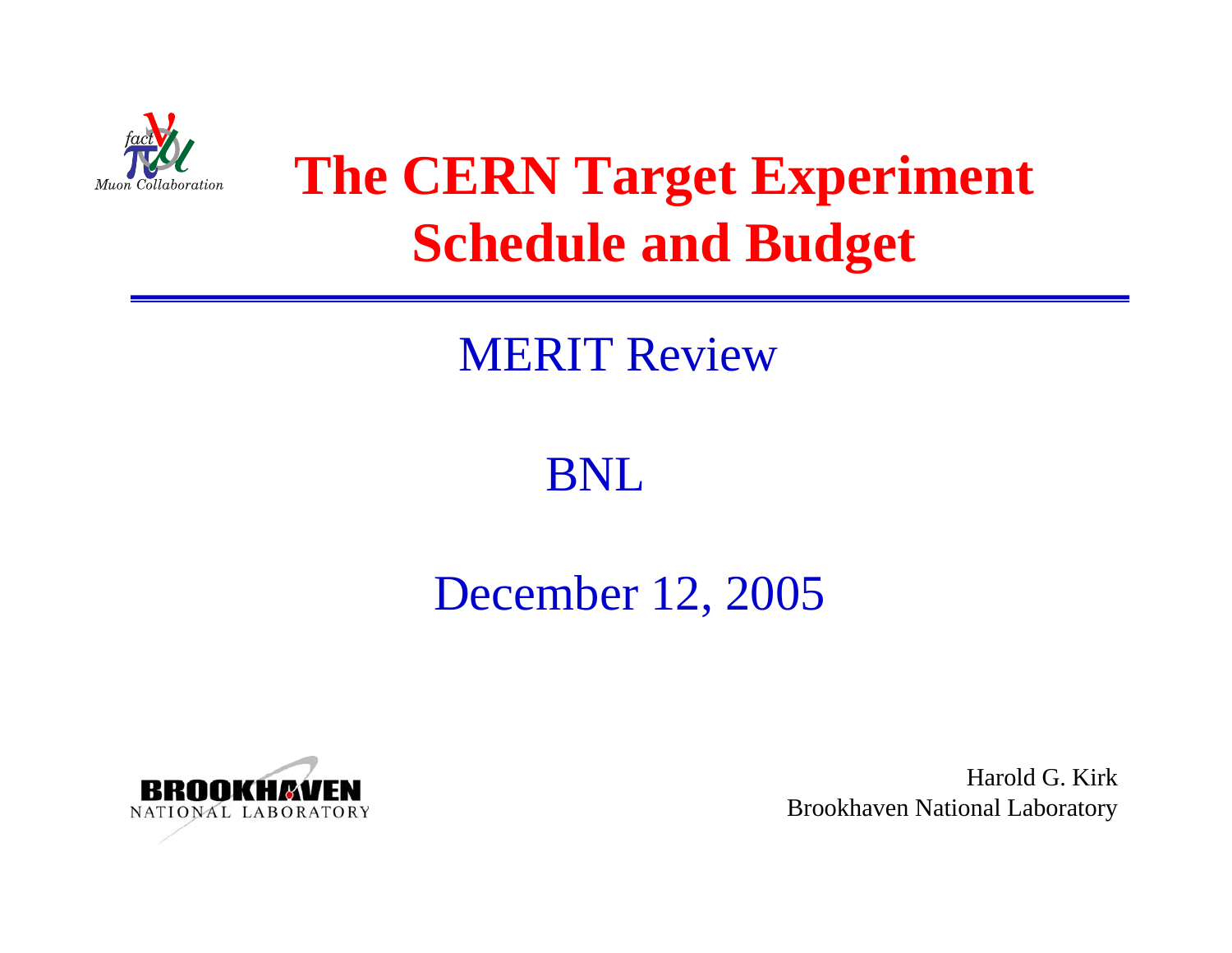

## **The Funding Profile**

|                                         |                     | Tech. Board<br>Sept. 21<br>2004 | <b>MERIT Review</b><br>Dec. 12<br>2005 | Spending Profile by FY |                     |             |
|-----------------------------------------|---------------------|---------------------------------|----------------------------------------|------------------------|---------------------|-------------|
|                                         |                     |                                 |                                        | <b>FY05</b>            | <b>FY06</b>         | <b>FY07</b> |
| Magnet Systems                          |                     |                                 |                                        |                        |                     |             |
|                                         | Fabrication         | $\overline{0}$                  | 60                                     | 60                     | 0                   | 0           |
|                                         | Testing             | 200                             | 200                                    | 48                     | 112                 | 40          |
|                                         | Cryogenics          | 550                             | 385 *                                  | 0                      | 250                 | 135         |
|                                         | Power Supply        | 390                             | $210 *$                                | $\mathbf 0$            | 160                 | 50          |
| Hg Jet                                  |                     |                                 |                                        |                        |                     |             |
|                                         | Systems integration | 200                             | 200                                    | 85                     | 75                  | 40          |
|                                         | Nozzle development  | 50                              | 65                                     | 25                     | 40                  | $\mathbf 0$ |
|                                         | Optics components   | 25                              | 100 *                                  | 16                     | 74                  | 10          |
|                                         | Fabrication         | 40                              | 170 *                                  | $\mathbf 0$            | 170                 | 0           |
| Shipping                                |                     | $\Omega$                        | 20                                     | $\Omega$               | 14                  | 6           |
| Operations                              |                     | 218                             | 263 *                                  | 19                     | 65                  | 179         |
| Decommisioning                          |                     | 60                              | 60                                     | $\Omega$               | $\mathbf 0$         | 60          |
|                                         | Simulations         |                                 | 150                                    | 40                     | 50                  | 60          |
| Material R&D                            |                     | 75                              | 75                                     | 30                     | $\mathsf{O}\xspace$ | 45          |
| 3 Year Project Cost<br>Spending Profile |                     | 1958                            | 1958                                   | 323                    | 1010                | 625         |
| <b>Funding Profile</b>                  |                     |                                 |                                        | 693                    | 640                 | 625         |

\* Includes 20% Contingency

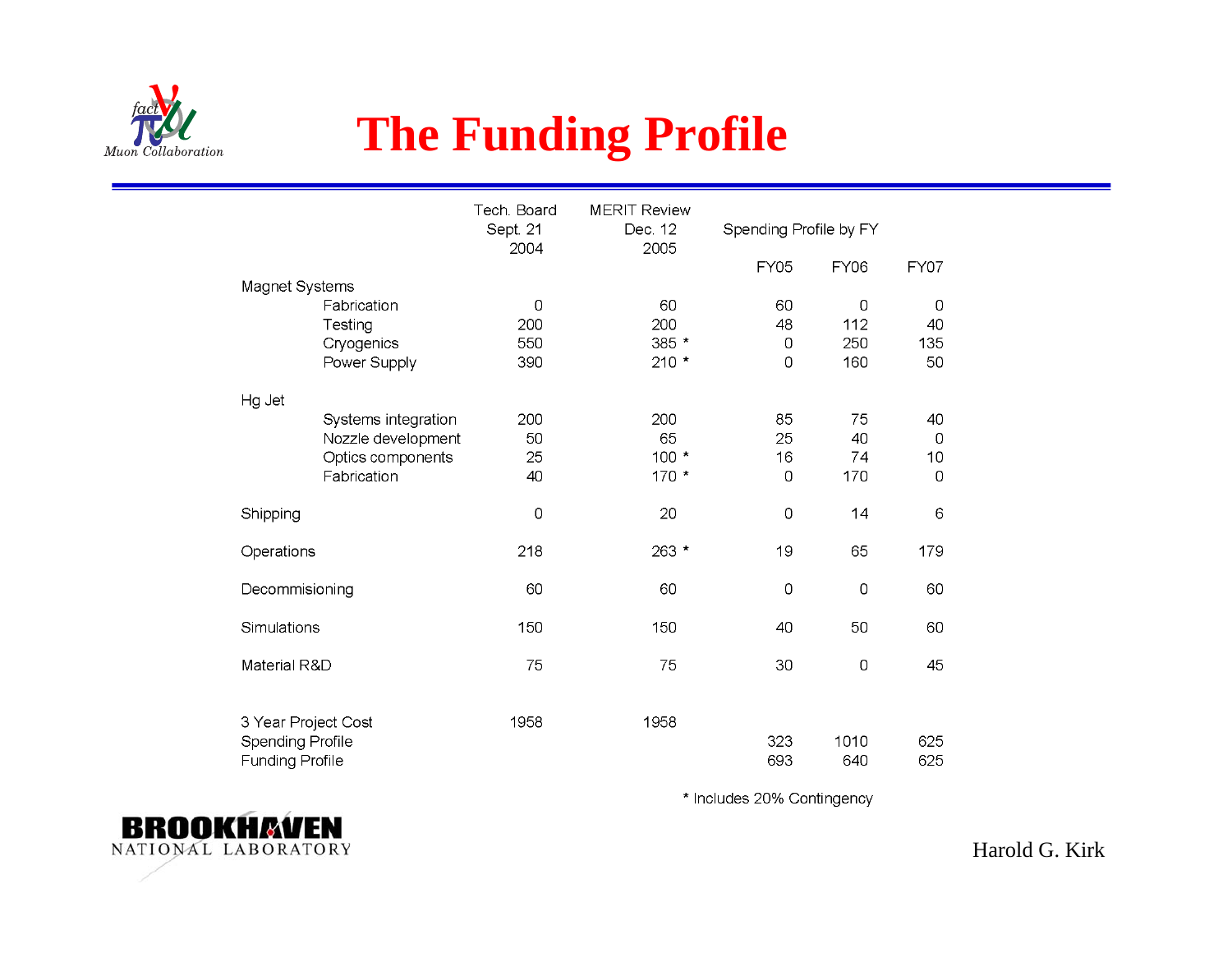

# **High Field Pulsed Solenoid**





- $\bullet$  80 $\rm^{\circ}$  K Operation
- $\bullet$ 15 T with 5.5 MW Pulsed Power
- $\bullet$ 15 cm warm bore
- $\bullet$ 1 m long beam pipe



#### Peter Titus, MIT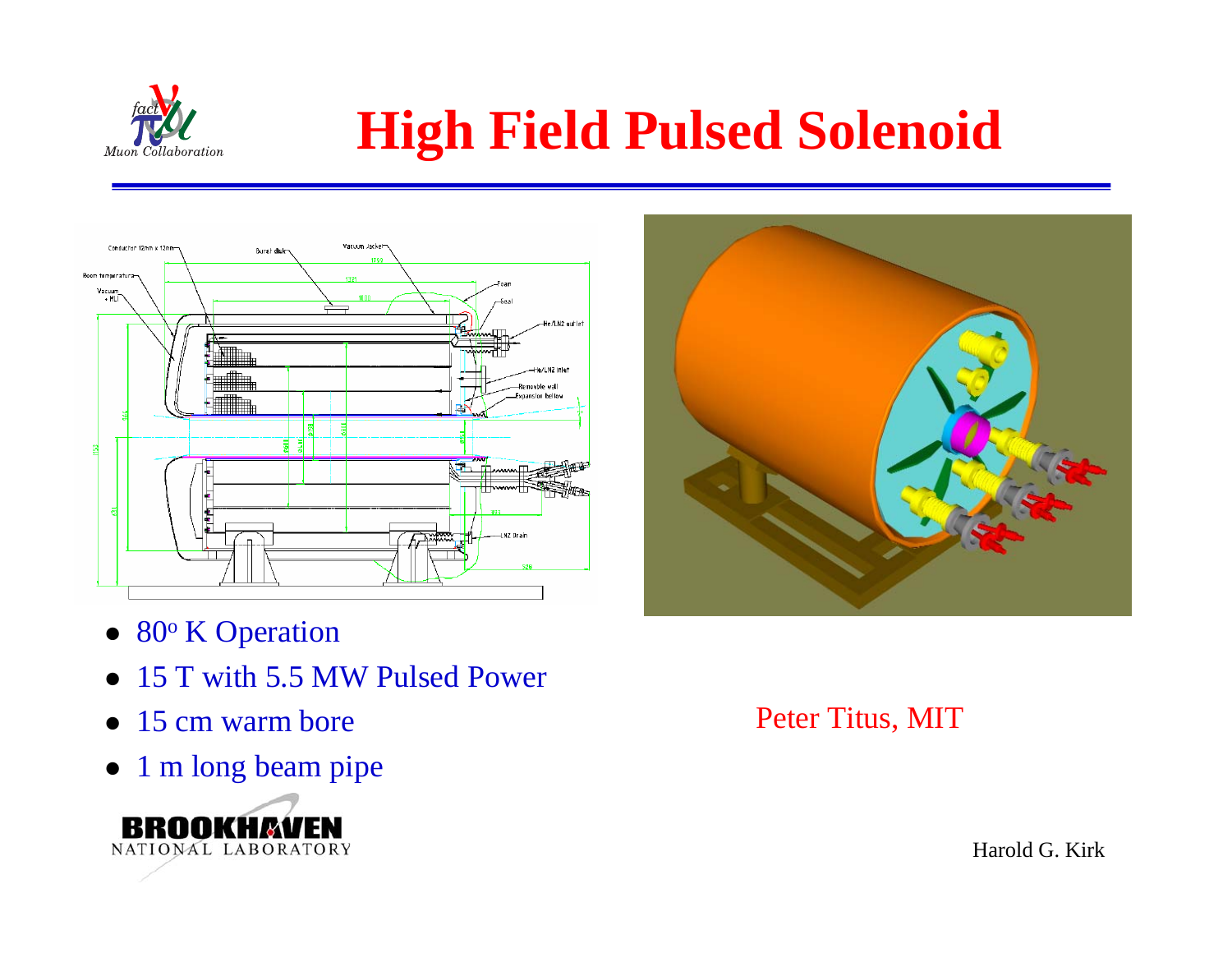

Delivery to MIT December 05 Reception Testing January 06 Integration Testing September 06 Ship to CERN November 06 Installation at CERN December 06

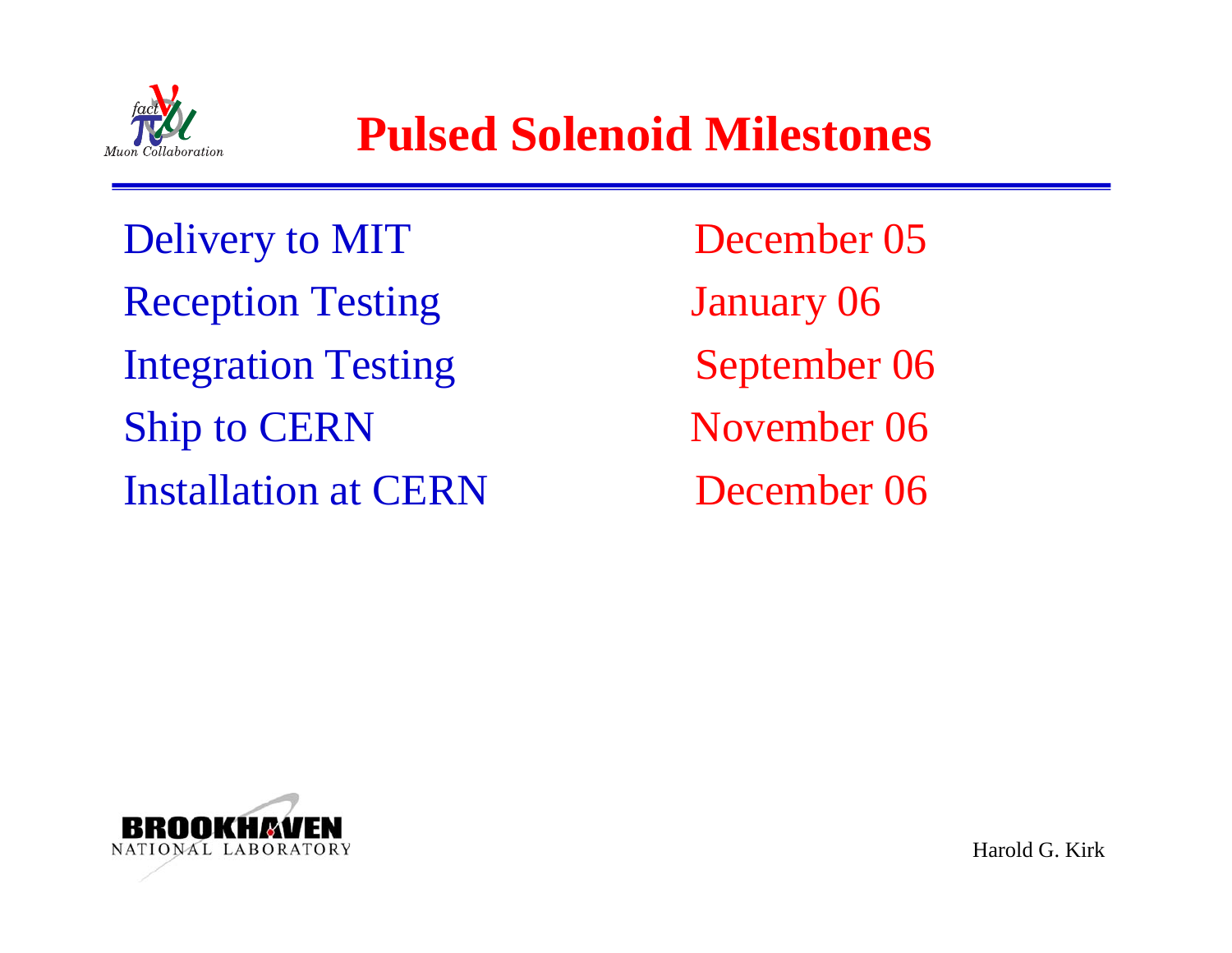

## **The Hg Jet System**



Double Containment System, with snout inserted into magnet. Mercury inventory  $\sim$  20 liters. Hydraulic system can deliver up to 1000 psi, to propel mercury at > 20 m/s

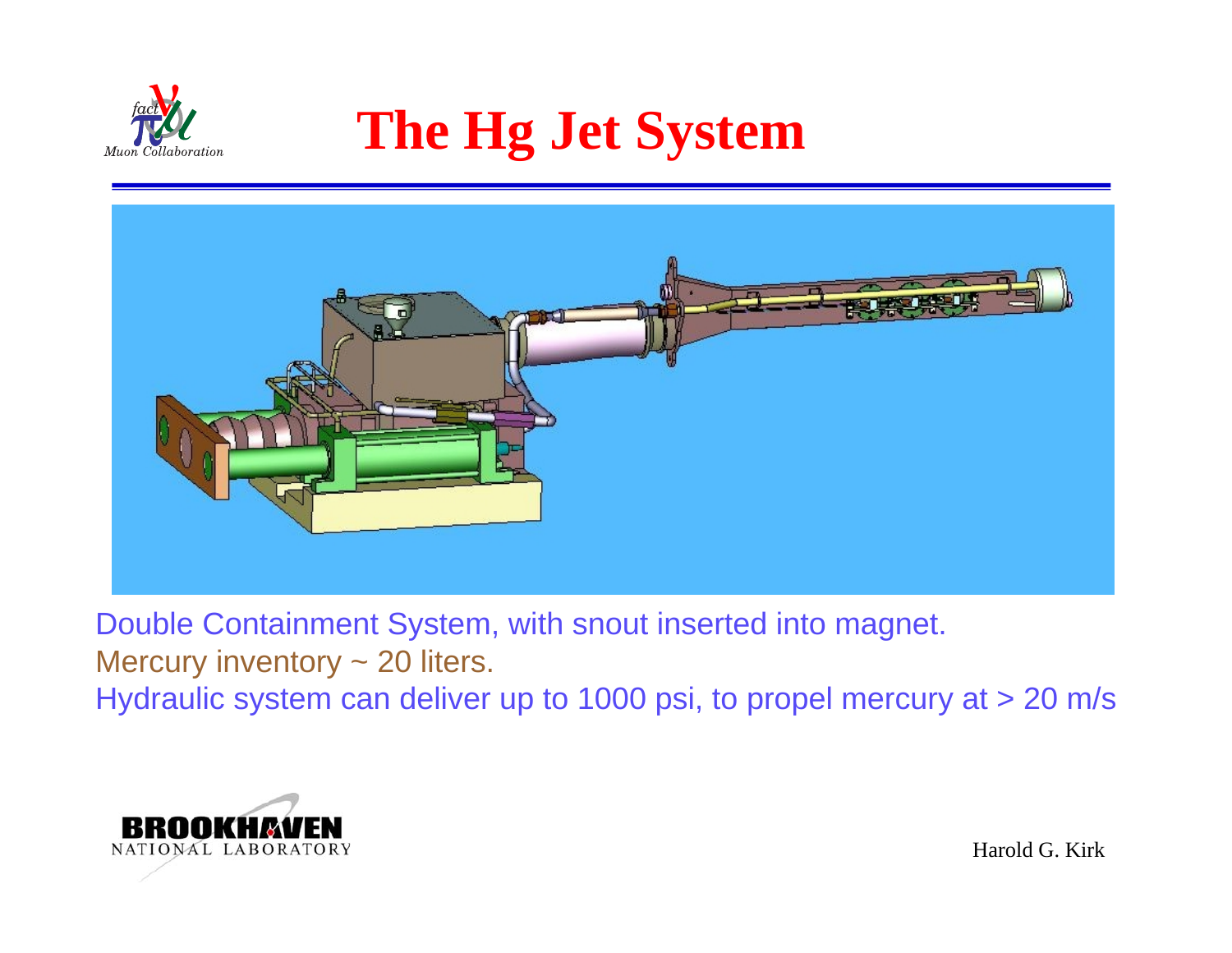

Delivery of Hydraulics February 06 **Containment Vessels** May 06 System integration at ORNL June 06 Integration Testing at MIT September 06 Ship to CERN November 06 Installation at CERN December 06

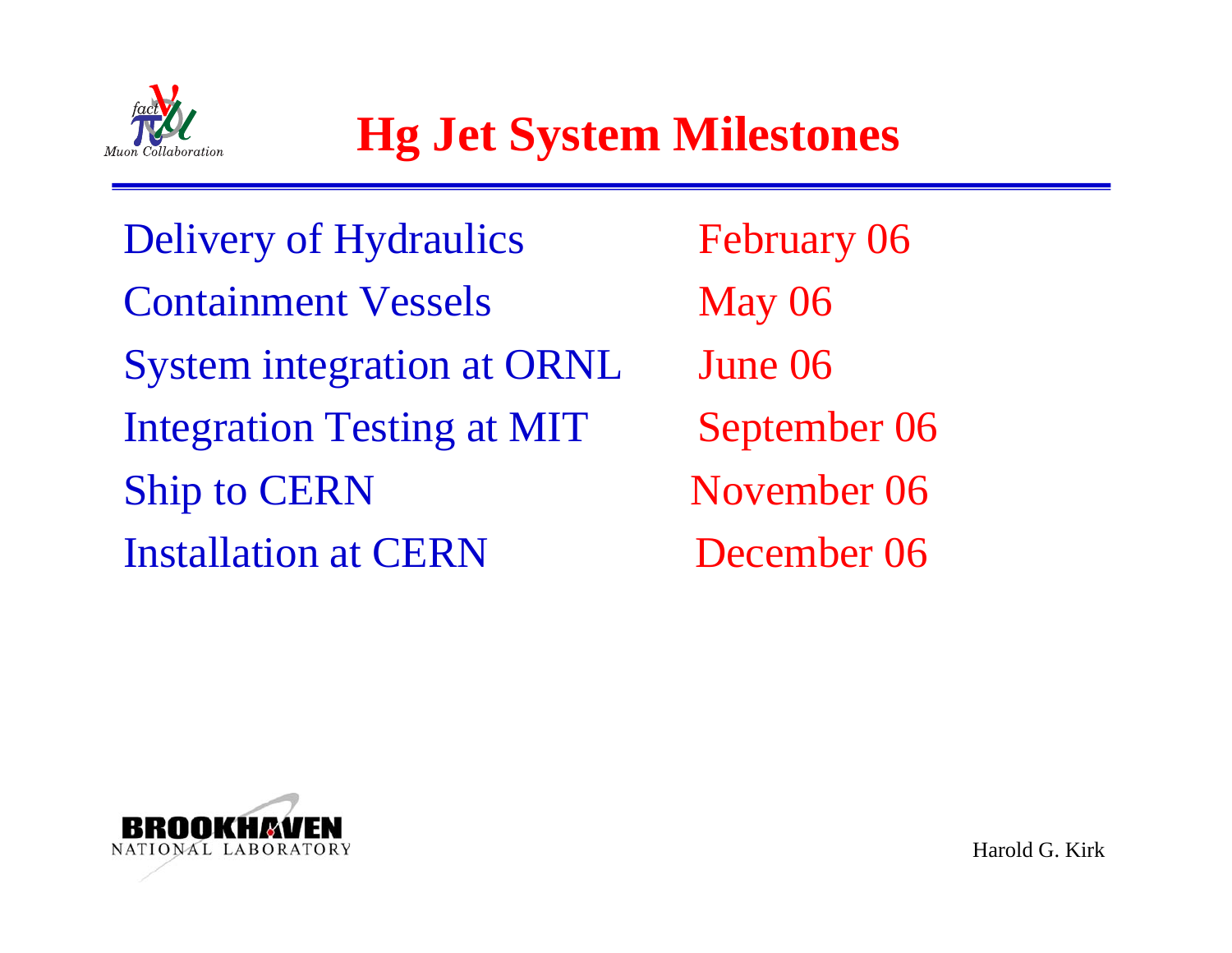

### **Target Test Site at CERN**



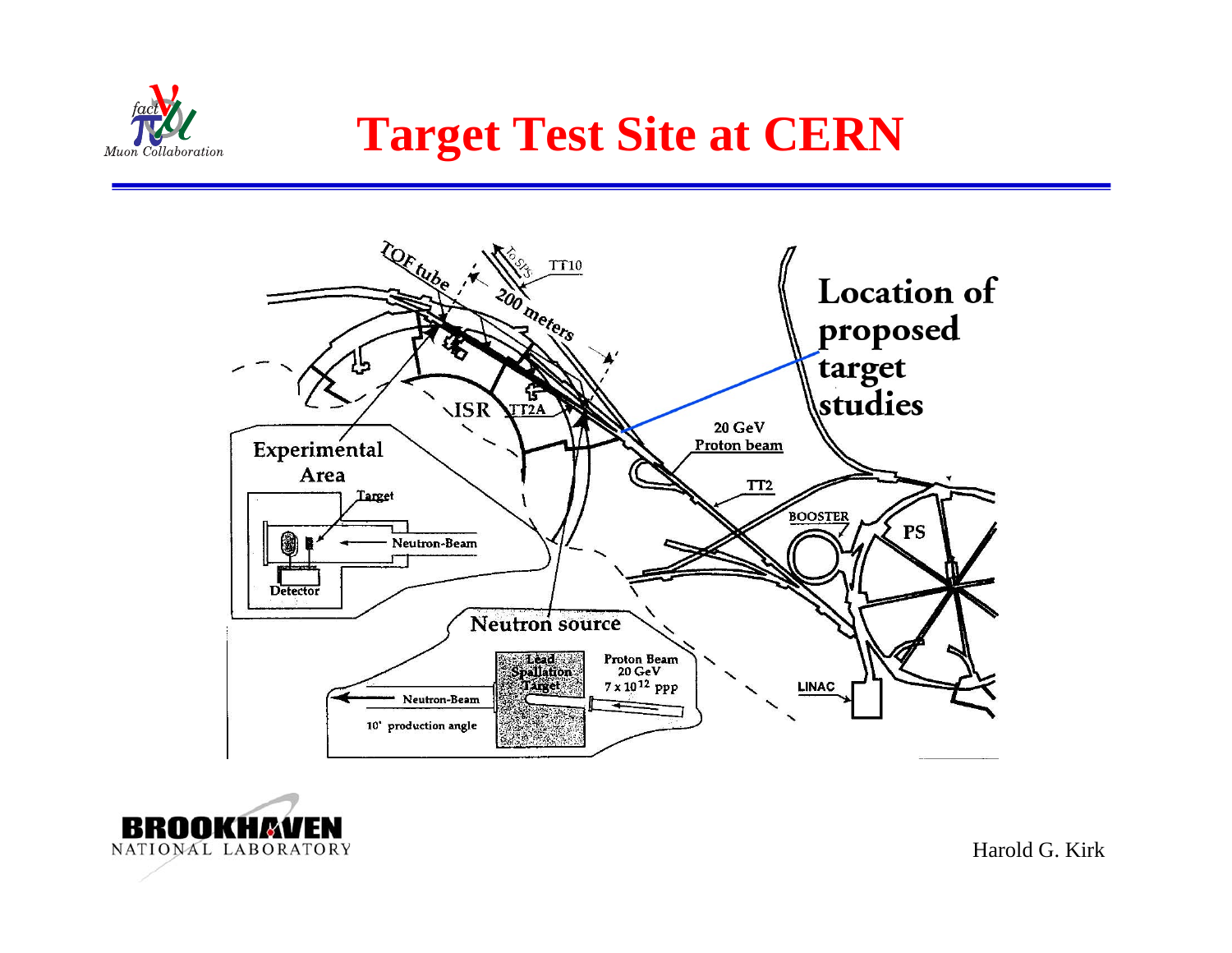## **The Tunnel Complex**





Muon Collaboration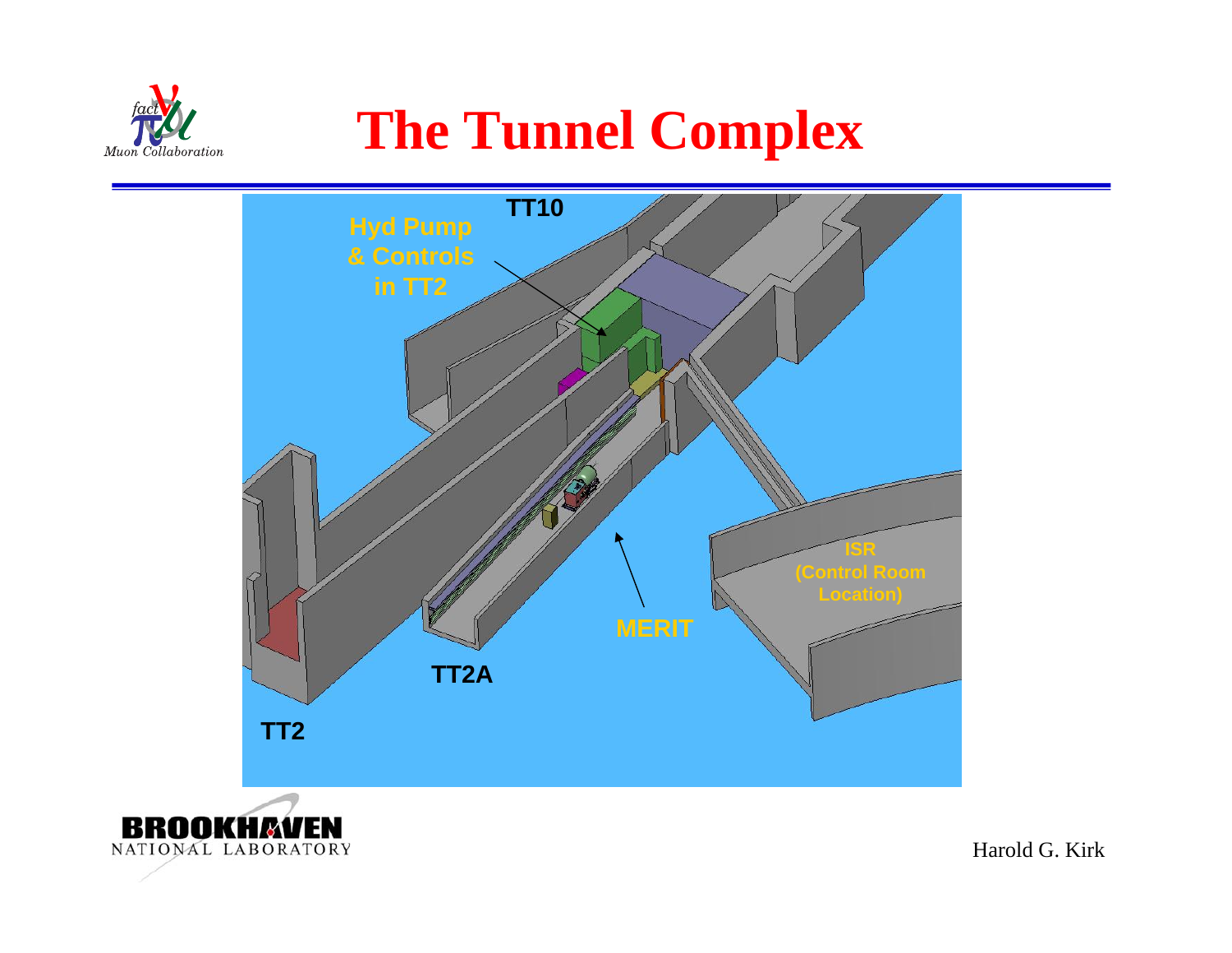

## **Surface above the ISR**



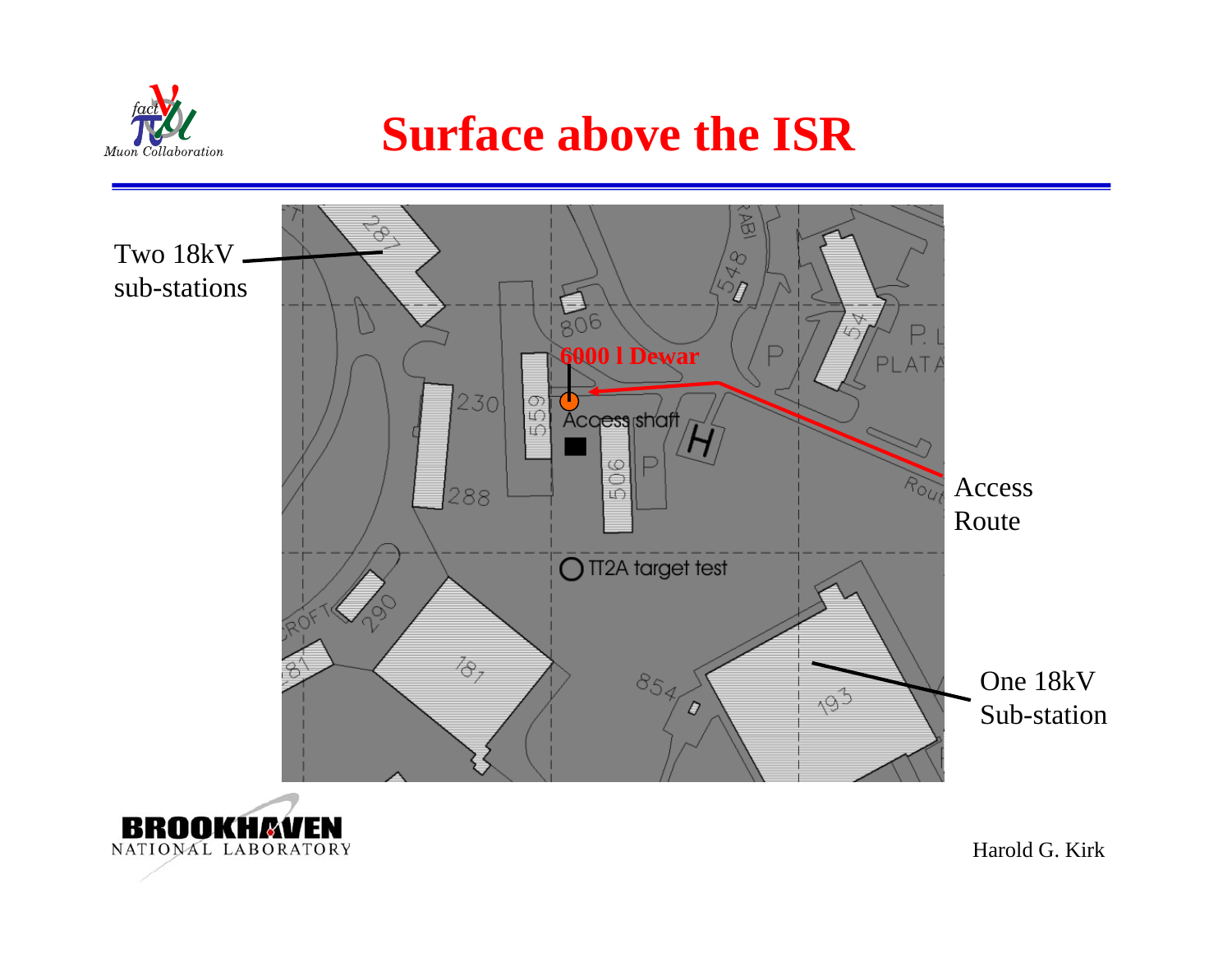

#### **Power Converter (From SPPS Transfer Line) 8000 Adc, 1000 Vdc**

#### *Strategy:*

**Passive filter**• *Refurbishment of the West Area Power Converter, making it compatible with the project requirements*





**Rectifier bridges**





**Passive filter capacitors**



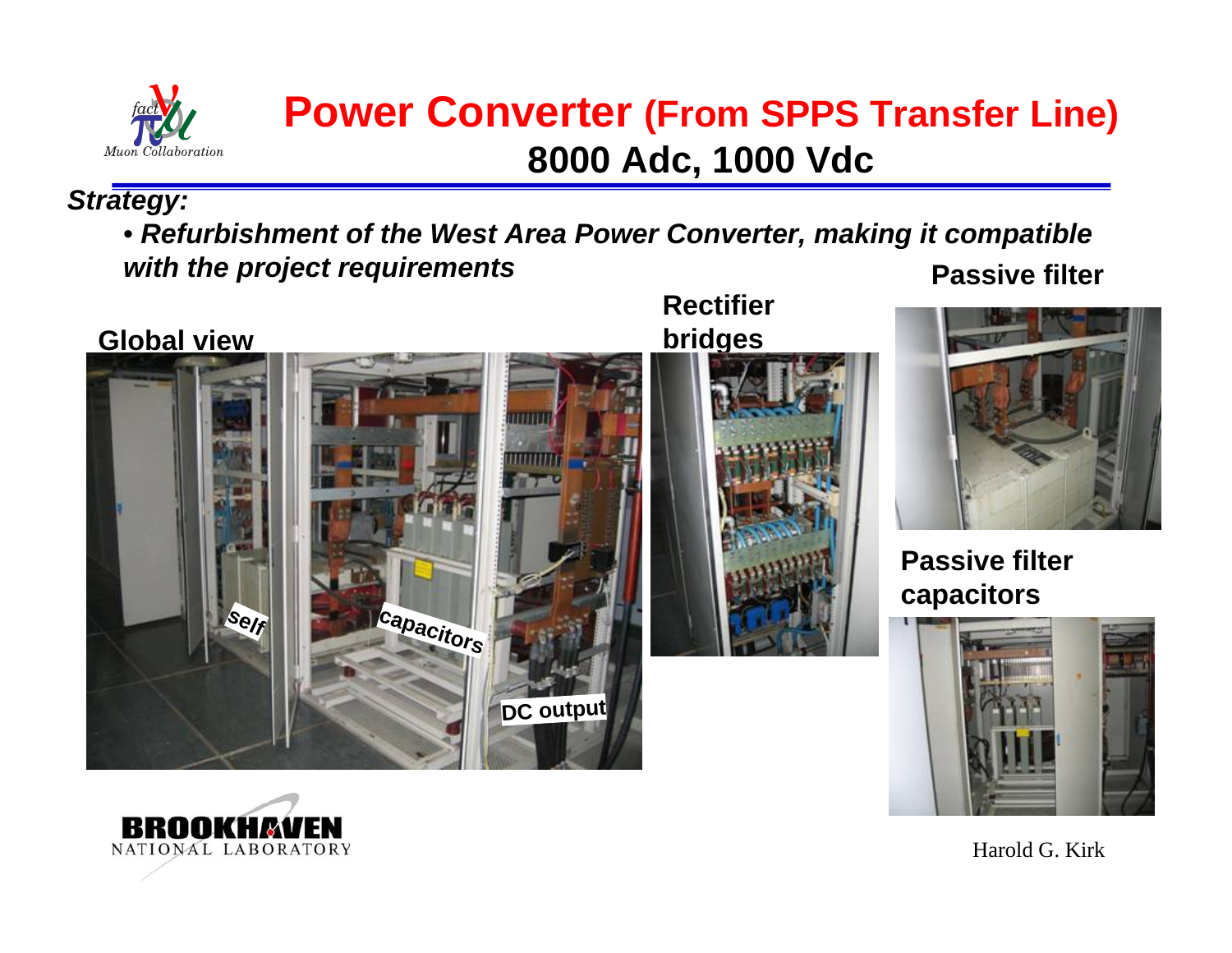

**Power Supply Milestones**

Site Preparations January 06 Transport PS InstallationAC Cabling DC Cabling April 06

Interlocks October 06Commissioning November 06

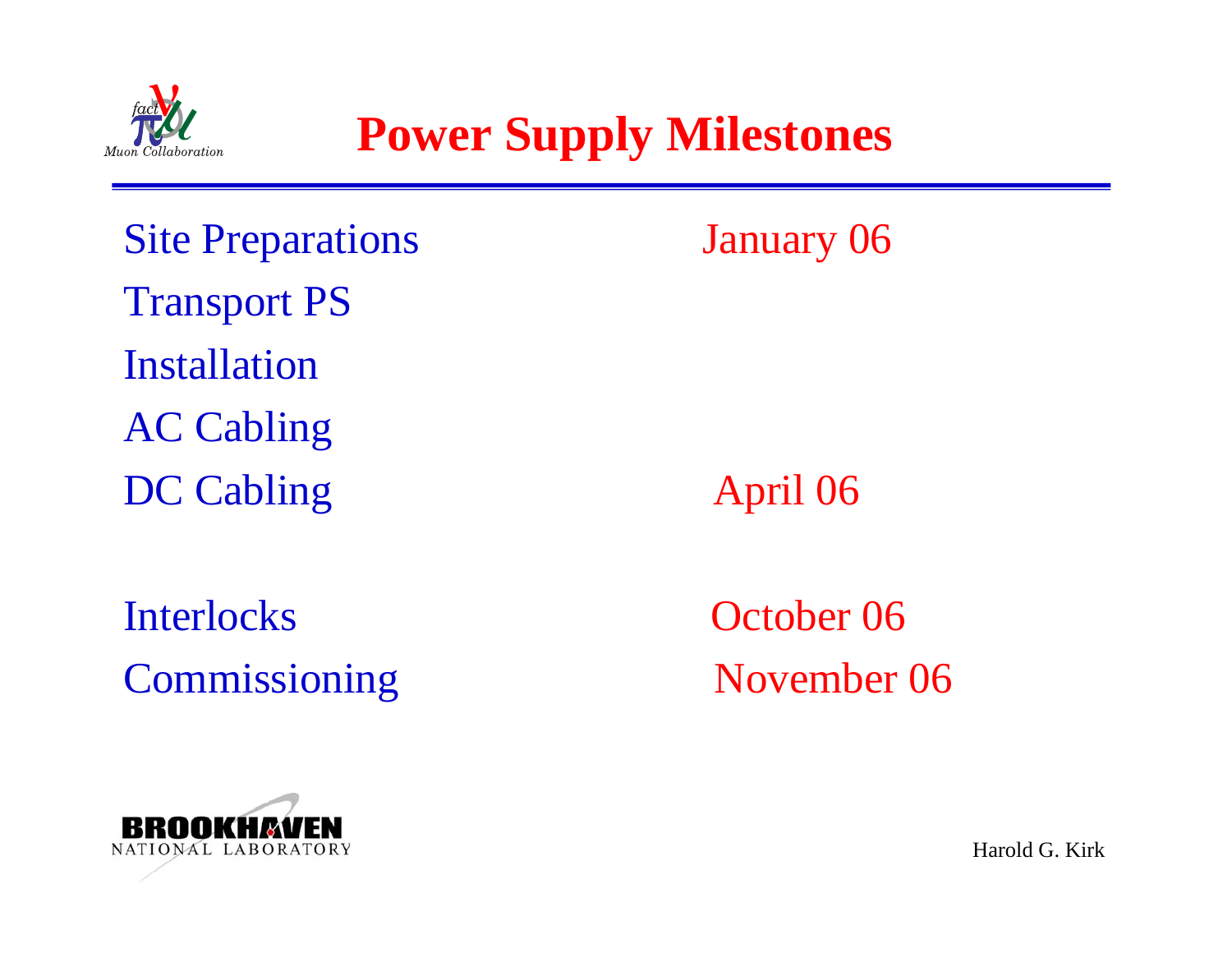

## **Cryosytem Layout**

LN $_{\rm 2}$  and N $_{\rm 2}$  gas stored on the surface.

- Cold valve box in theTT2 tunnel.
- Exhaust gas vented into TT10 tunnel through filtration system.
- $\sim$  150 liters of LN $_2$  per Magnet pulse.

Magnet flushed with  $\mathsf{N}_2$ prior to each pulse, to minimize activation of  $\mathsf{N}_2.$ 



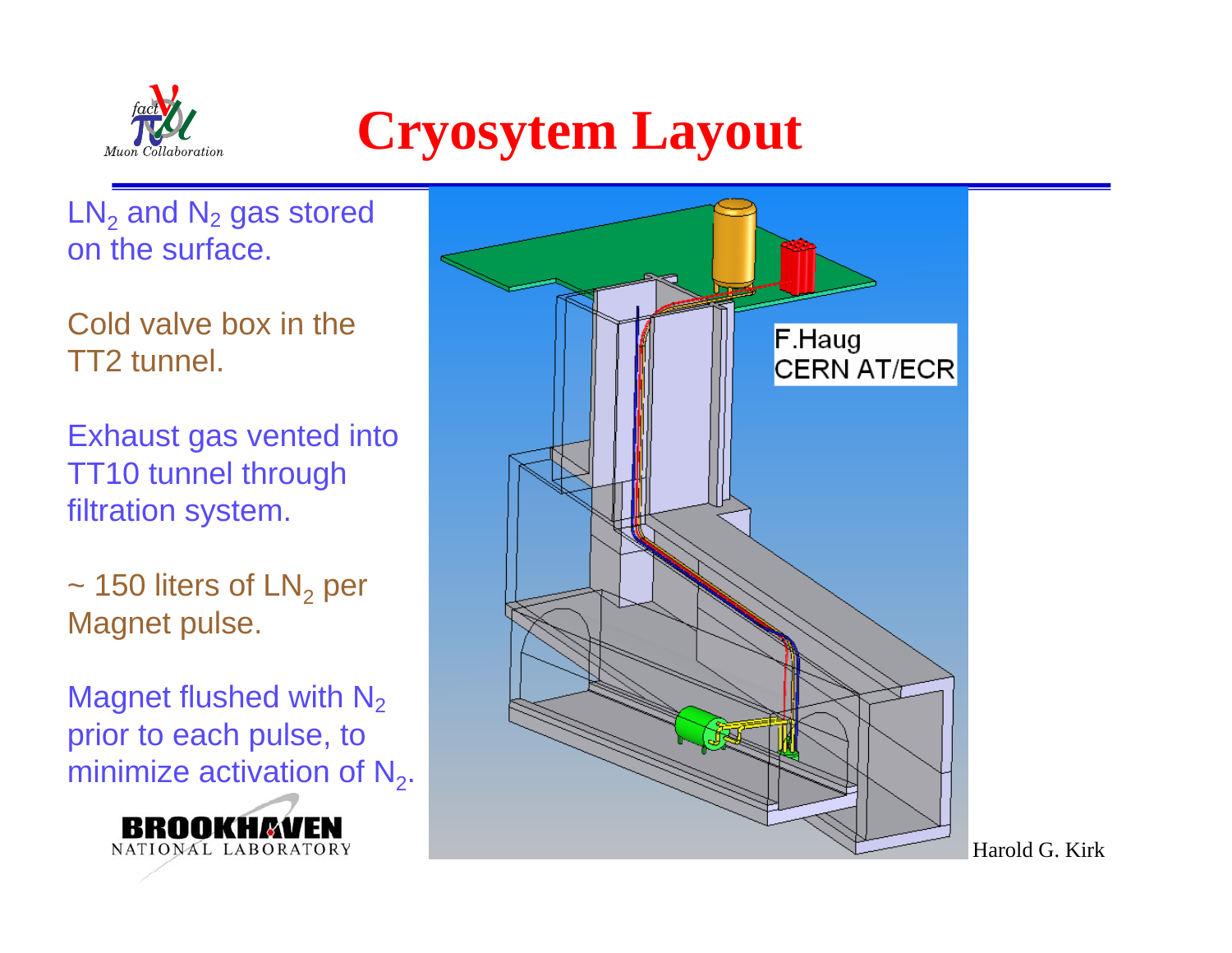#### **Cryogenics Process and Instrumentation**Muon Collaboration

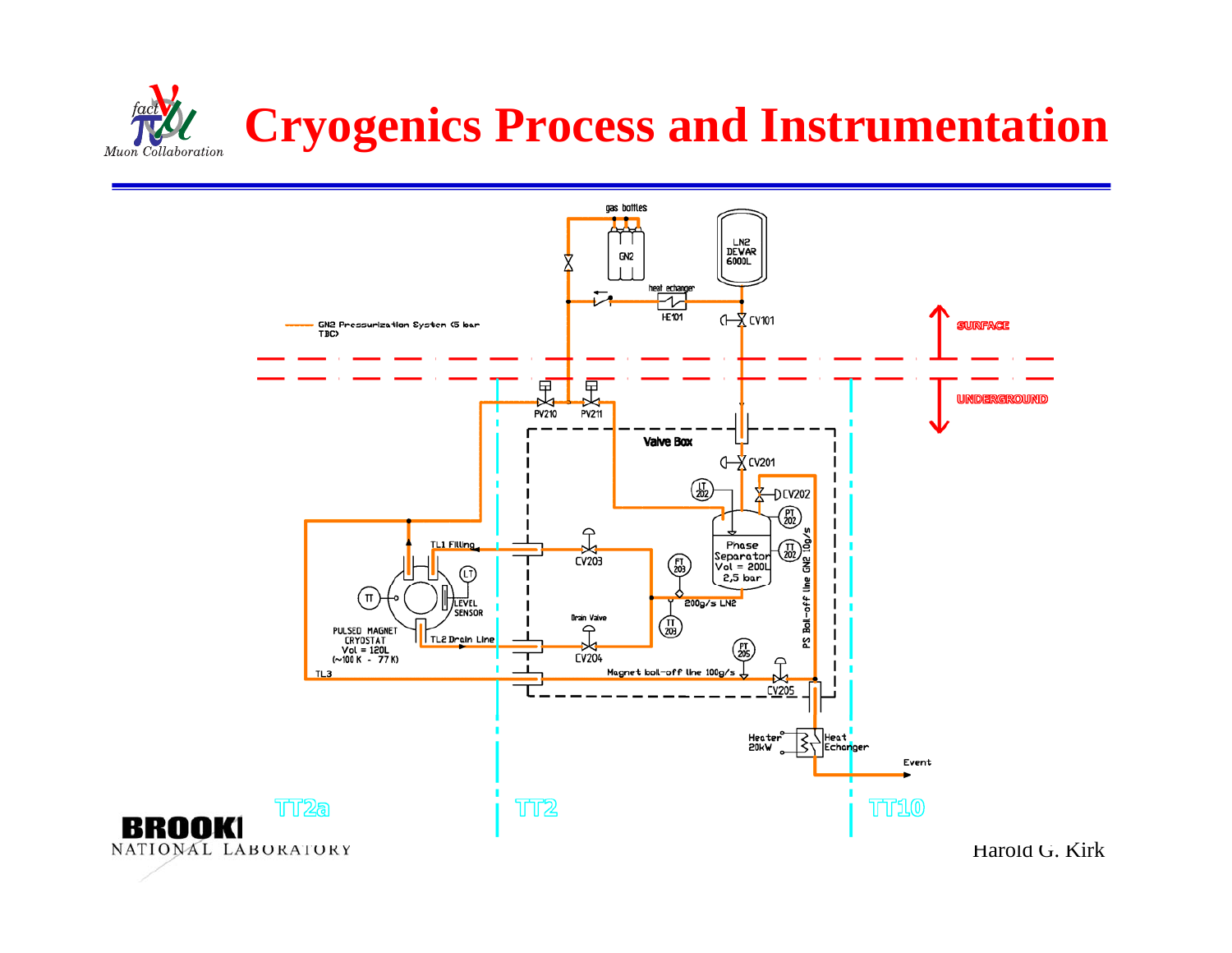

TT10 Vent Installation January 06 Cold Valve Box FabricationControl System Development Surface Preparations May 06 Cold Valve Box Testing Corober 06 Transfer Line InstallationHeater System Installation Cold Valve Box Installation November 06Commissioning December 06

NATIONAL LABORATORY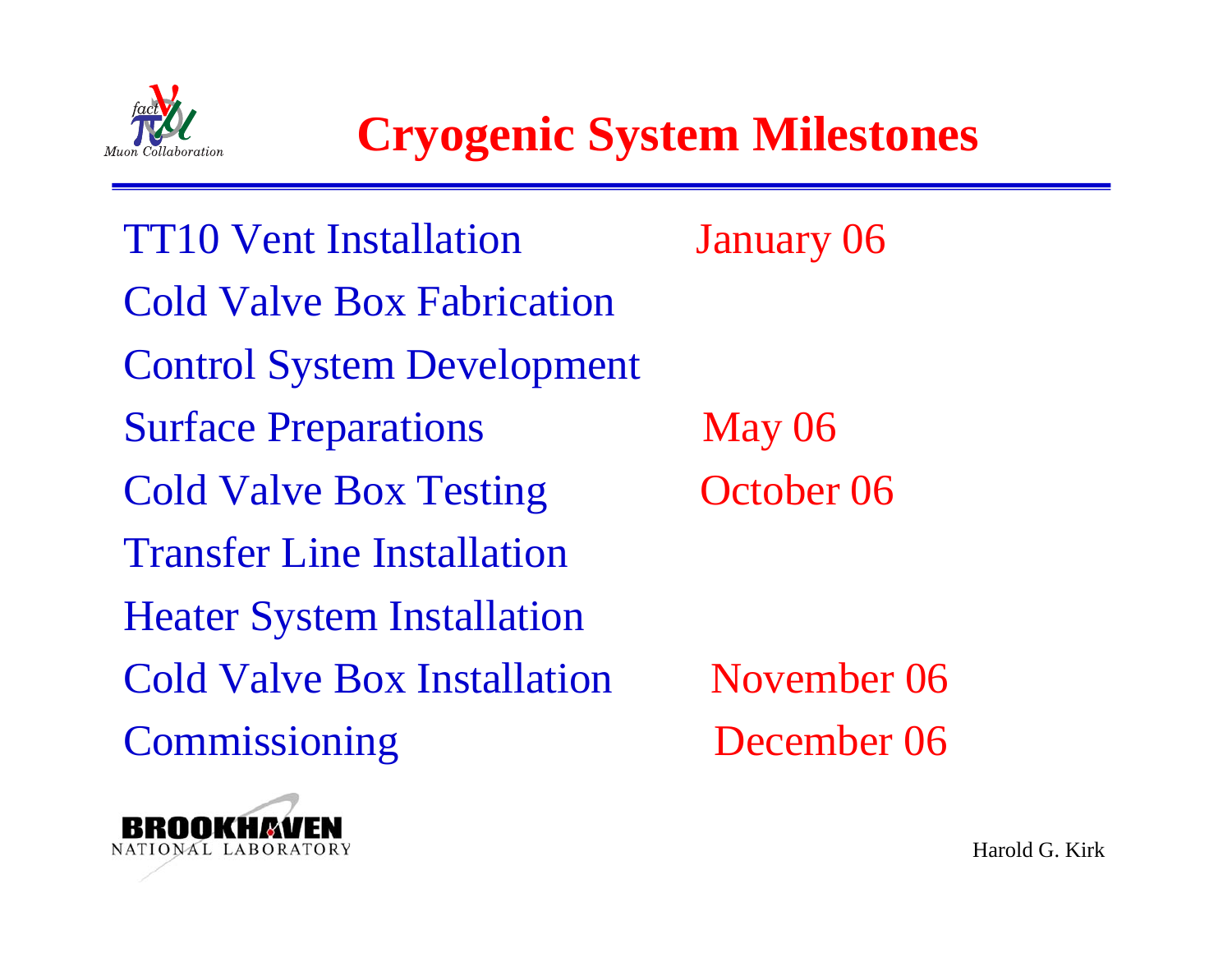

## **Project Major Sub-systems**

|                            | <b>FY05</b>    | <b>FY06</b>    | <b>FY06</b>    | <b>FY06</b>    | <b>FY06</b>    | <b>FY07</b>    |
|----------------------------|----------------|----------------|----------------|----------------|----------------|----------------|
|                            | Q <sub>4</sub> | Q <sub>1</sub> | Q <sub>2</sub> | Q <sub>3</sub> | Q <sub>4</sub> | Q <sub>1</sub> |
| <b>Magnet</b>              |                |                |                |                |                |                |
| <b>Magnet Delivery</b>     |                |                |                |                |                |                |
| <b>Receiving Testing</b>   |                |                |                |                |                |                |
| <b>Integration Testing</b> |                |                |                |                |                |                |
| Shipping                   |                |                |                |                |                |                |
| <b>Installation</b>        |                |                |                |                |                |                |
| <b>Hg Jet</b>              |                |                |                |                |                |                |
| <b>System Fabrication</b>  |                |                |                |                |                |                |
| <b>Nozzle Development</b>  |                |                |                |                |                |                |
| <b>Optical Diagnostics</b> |                |                |                |                |                |                |
| <b>System Testing ORNL</b> |                |                |                |                |                |                |
| <b>System Testing MIT</b>  |                |                |                |                |                |                |
| <b>Shipping</b>            |                |                |                |                |                |                |
| <b>Installation</b>        |                |                |                |                |                |                |